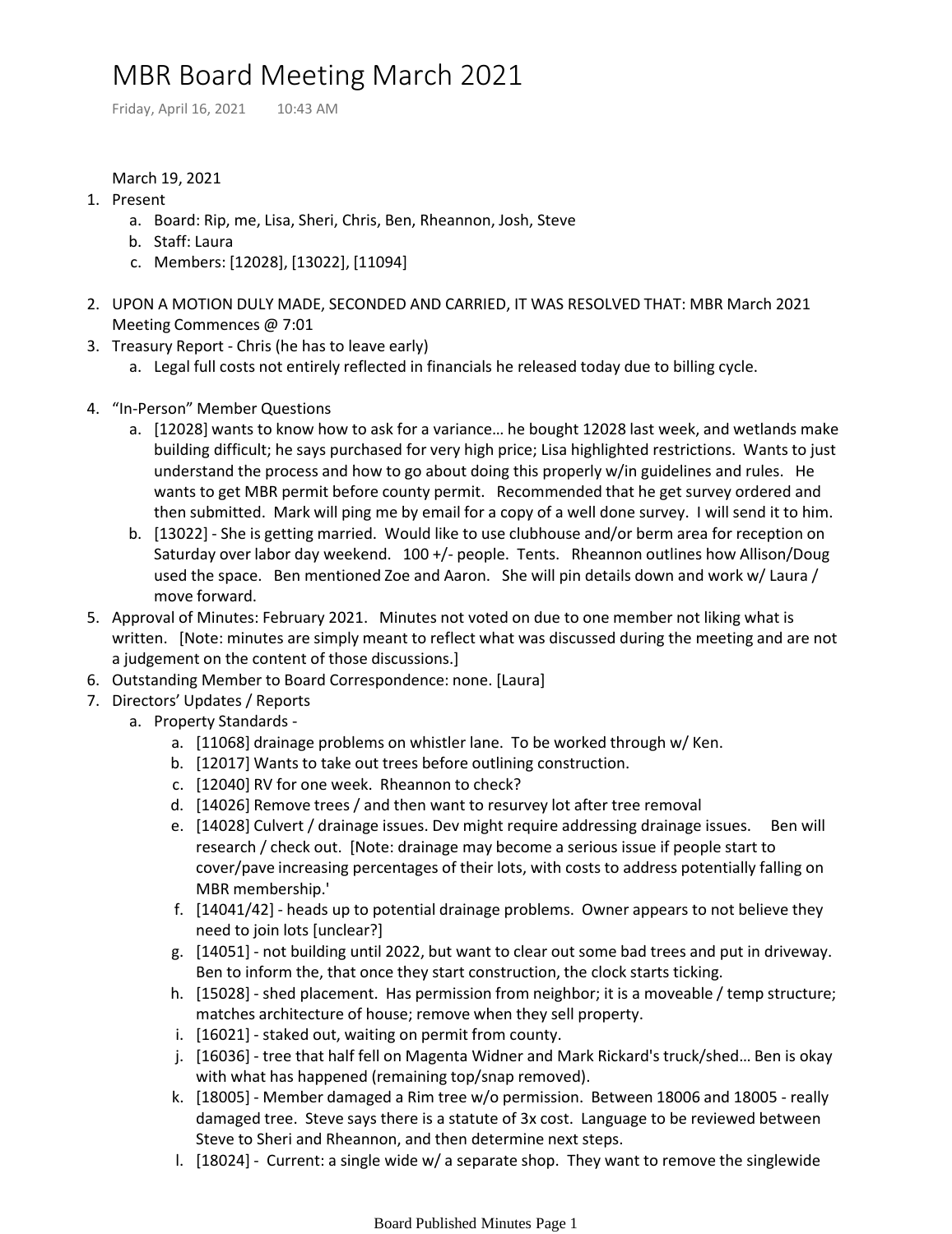and turn the shop building (w/ additional construction) into an approved residence. They will get surveyed and mark the corners. We do not yet have a construction deposit.

- m. 19031 need to outline future work (unclear as to that work).
- 22001 shed, want to move existing (mobile) shed a bit, but within the setbacks. Do they n. need a deposit? No, if not heavy equipment
- o.
- b. Grounds & Maintenance
	- a. Ken has taken on 7 day per week patrols
	- b. Repairs to clubhouse; Rip has put this in written report. Repair list went to Tex, but the submissions Tex gathered from vendor have vanished. So, soffit work and siding work; railing work as well. Will need to get submission redone.
	- What to do with western side of clubhouse; path down to field. Should this be improved to c. make the hill more manageable?
	- d. Ken has been filling pavement holes; landscaping at entry way; what will we do with paving future stuff? Also, create an inventory of lots w running water to creek (what to do w/ remaining lots that might be absorbing this water).
	- e. [17017] has a shed that has been put into drainage. To investigate.
	- f. Ken wants to do haz tree course (this was already approved last meeting); also wants to do pool course. Mark Rickard told Rheannon that the haz tree course has been cancelled again for 2021. Rip to manage.
	- Tree clippings / stumps / and other junk at the a-frame. Ken has the barrier up to prevent g. unapproved dumping. Let's come up with a plan to allow folks to dump stuff at the a-frame until we come up w/ a way to deal with the refuse. Maybe tell folks that they need to deal with their brush on their own. Sheri says DNR has offered to provide collection and chipping services… they wanted to do this in Feb, but G&M will need to go back to them to do this. Lisa asks about purchasing a commercial chipper… apparently these cost about \$15K-\$20K; so, no. Snowline has a commercial chipper. Why not ask Snowline if we can chip in operating costs, but use their chipper. We will change sign to no dumping for the time being, but allow composting of leaves and stuff?? Steve suggests we ask Staff (Ken) about what we should do here. [Rheannon] Just allow leaves for now…. Rip will work with Ken to sort out.
	- h. Speed bumps on Shuksan Rim Drive leading to hill towards Glacier Rim Drive. Perhaps install stop signs on Shuksan @ Alpine and create a four-way; put in a speed bump half way between Cedar Circle and last cul-de-sac going downhill. Should we ask members what they want?
		- UPON A MOTION DULY MADE, SECONDED AND CARRIED, IT WAS RESOLVED THAT: i. install a four-way stop sign at Shuksan and Alpine and a temp speedbump at 11034.
	- i. UPON A MOTION DULY MADE, SECONDED AND CARRIED, IT WAS RESOLVED THAT: MBR would enroll Ken into recreational pool management school.
	- j. Job descriptions Lisa thinks we need to prioritize this. So, let's give everyone a chance to read the JDs and comment/edit them on Teams.
- c. Member Relations Sheri
	- a. Preview of MBR website architecture/data structure, management, etc.
	- b. She will add dshill as admin / send out invites
- d. Violations Rheannon PUNT do to time constraints.
- e. Legal & Insurance PUNT do to time constraints.
- 8. Continuing Business
	- a. UPON A MOTION DULY MADE, SECONDED AND CARRIED, IT WAS RESOLVED THAT: Spot bonus for Ken for his efforts to step up during lack of main caretaker plowing is approved. Laura and Chris will execute.
	- UPON A MOTION DULY MADE, SECONDED AND CARRIED, IT WAS RESOLVED THAT: MBR would b.